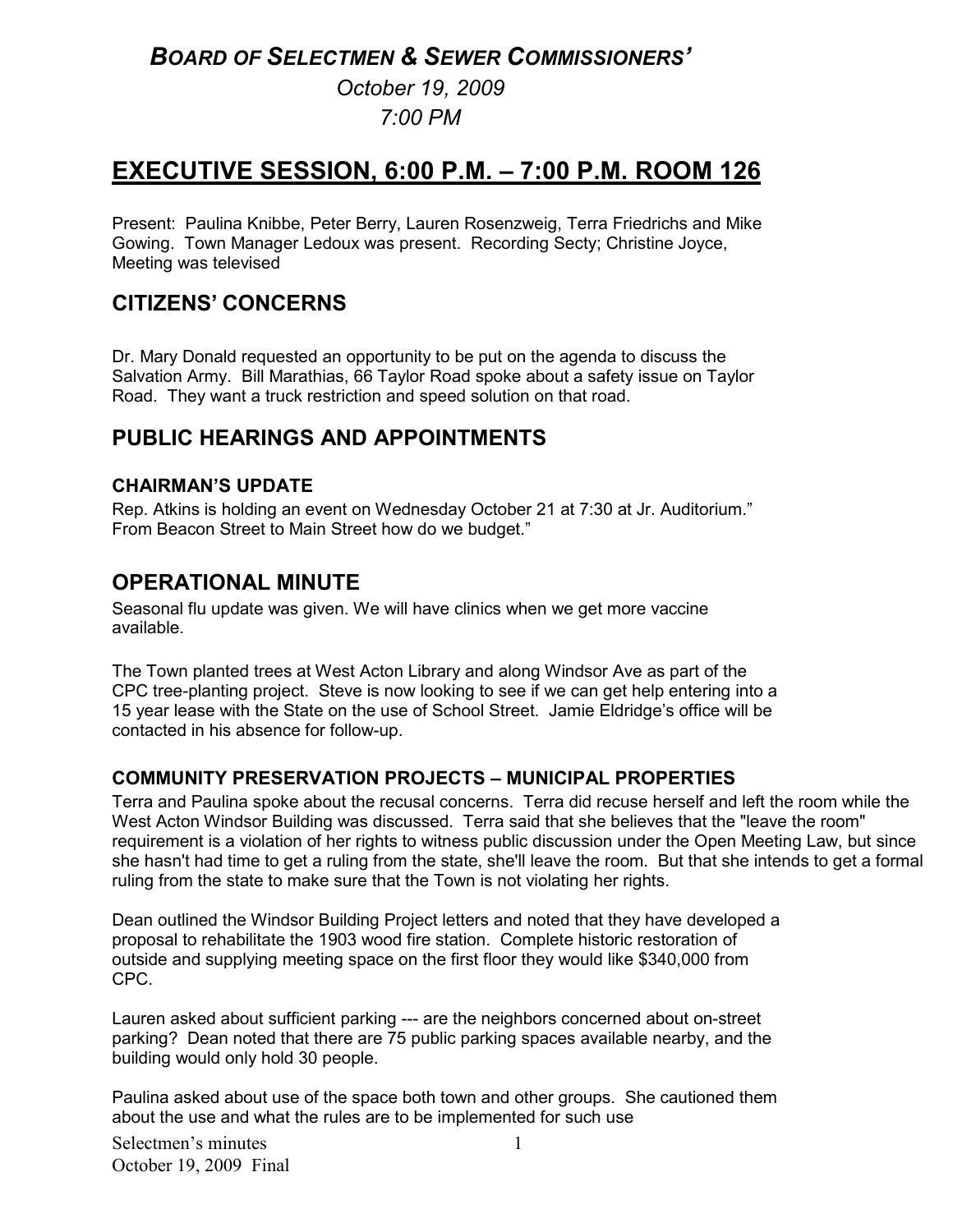. Wayne Friedrichs spoke about support on Windsor Ave. Parking can be handled such as the Farmer's Market. Parking is not a big issue. This building is sound but needs a lot of repair and we need to move now.

Rose DiQuattro, 49 Windsor Ave. She is representing the neighbor hood and supports it.

Debra Simes of 109 Concord Road spoke in favor of the application. She represents the organizers of the Farmer's Market, and feels that improvements to this building will help revitalize West Acton in a similar way that the Farmer's Market has brought more community activity to the village.

Lauren asked that we wait until November  $2<sup>nd</sup>$  to vote on this project and the other projects presented tonight. This would give more time to see if any other town projects would be coming in for historic preservation. The sense of the board was that it was OK to wait, but we would discuss this further when Terra returns. Peter noted that CPC state match was going to be significantly reduced this year due to less revenue from real estate transactions. We may have more requests than there is money to cover. Dean spoke about the window replacement and restoration at 472 Main Street (Town Hall).

Window restorations at 468 Main Street second floor are in bad shape. They would do the restoration much the same as West Acton Library. Mike spoke about casement that would be appropriate window for the period of the house.

#### **RECREATION COMMISSION ANNUAL OVERSIGHT MEETING**

Karen Jarsky, the new Chair spoke about the work they have been doing. They strive to keep many of the events free to the public. Special events and weather was a challenge this year. They had July  $4<sup>th</sup>$  and the Carnival at NARA Park. They are looking forward to the Town's 275 Celebration at NARA Park. She outlined the various programs such as day camp, Morrison Farm and gardens. Playing fields are a challenge and they are working to make sure that the fields are not overused. They are looking at the Town's Playgrounds. They have a needs assessment prepared.

Terra asked that the Recreation Department add more culturally oriented events at NARA Park, to include cultural organizations in the programming process.

Paulina thanked her for doing the Playground Assessment. Mike asked about release of funds and do they have a priority list available in case we get the money from the State for CPC.

They need four members

#### **ACTON MEMORIAL LIBRARY/ STATE OF THE MEMORIAL LIBRARY**

Bob Surdell, the President outlined the activities and programs that they have implemented. They need to address the staffing. It was noted that the Library is heavily used.

#### **BOARD OF APPEALS OVERSIGHT MEETING**

Selectmen's minutes October 19, 2009 Final 2 Ken Kozik – Outlined the past years actives and decisions made in the last fiscal year. They are getting much quicker information from staff --it helps quite a bit. They anticipate having more applications for solar and wind power. Peter asked about need for members. They currently are down one Alternate member. Lauren asked what qualifications were needed to serve. He said they mostly have attorneys on the Board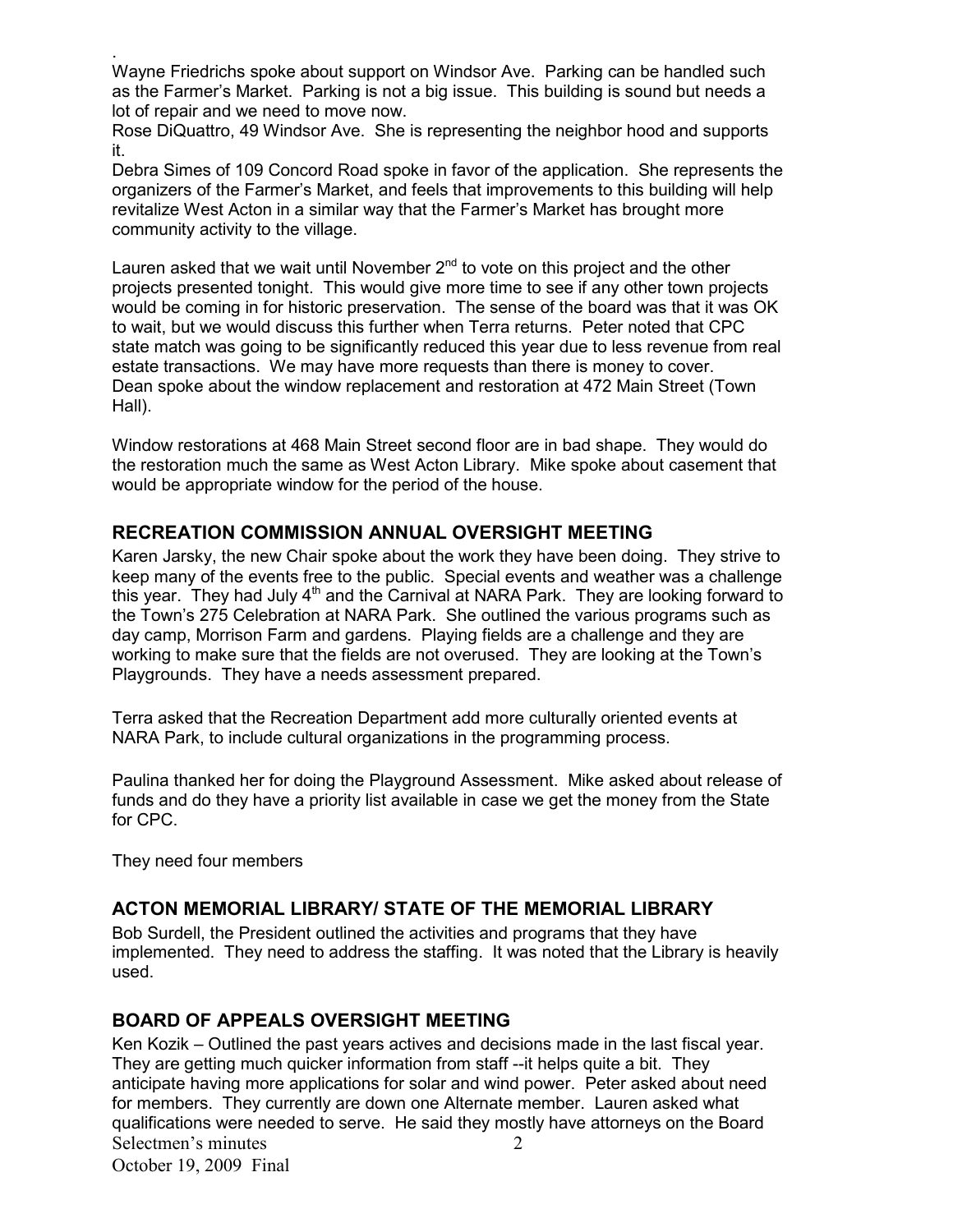currently it is helpful to have attorneys but it is not a requirement. Terra asked if he had a chance to review the community outreach surveys that have been done.

#### **GREEN ADVISORY BOARD OVERSIGHT MEETING**

Kate Crosby thanked staff for help and cooperating with the GAB. She reported on the Solar PV Installations. They have several large projects in process. Kate provided a slide show on the activities and needed support. They wanted to Join ICLEI. They are looking forward to the 5 year plan to reduce Municipal energy use by 20%. Kate noted that a World Day of Climate Action is Saturday October  $24<sup>th</sup>$  at town hall.

Paulina said they have made much progress and quickly.

Terra asked about the Solar Project, Kate answered the questions about the costs and maintenance. Terra also asked who would fund the \$600.00 Fee; the Manager will help with that. Mike asked about the Stretch code. Paulina asked about membership they need one member and have one lined up to go through the VCC process.

PETER BERRY – Moved to join ICLEI for \$600.00 MIKE GOWING – second. UNANIMOUS VOTE

#### **OUTDOOR LIGHTING EDUCATION COMMITTEE OVERSIGHT MEETING**

Bernie thanked the Board for support. Martin Gratz outlined the activities they have been participating in during the past year. They have worked with town departments and have updated the Outdoor Lighting bylaw to close a loop hole. Paulina spoke about when a committee is through its task it is disbanded. And that it is good thing as they have done their job. It was noted that it was discussed six months ago. LAUREN ROSENZWEIG – Moved to thank them and moved to disband the committee. PAULINA KNIBBE – second. 4-1 Terra No Terra objected to the disbanding process and felt that the committee should have been notified in advance that the chair was planning to push for disbanding.

### **ALG UPDATE / BUDGET DISCUSSION**

Paulina asked for comments for the next ALG Meeting. Terra noted that there is no solid long term planning.

Lauren reported that the presentation made to Finance Committee was well received.

#### **SELECTMEN'S REPORTS**

Lauren updated the Board on WRAC and Regional transportation. There will be a workshop to develop a regional way to get around town with less dependence on cars. Terra objected to our spending local resources to solve regional problems.

**WANT** will be meeting at 7:00 p.m. at the Senior Center.

Comprehensive Planning Plan is beginning.

Peter has not had any meetings ALG will meet this week and MBTA will need to be contacted to discuss preliminary plans.

The Historical Commission is working on moving the Powder House. There are several potential locations being explored.